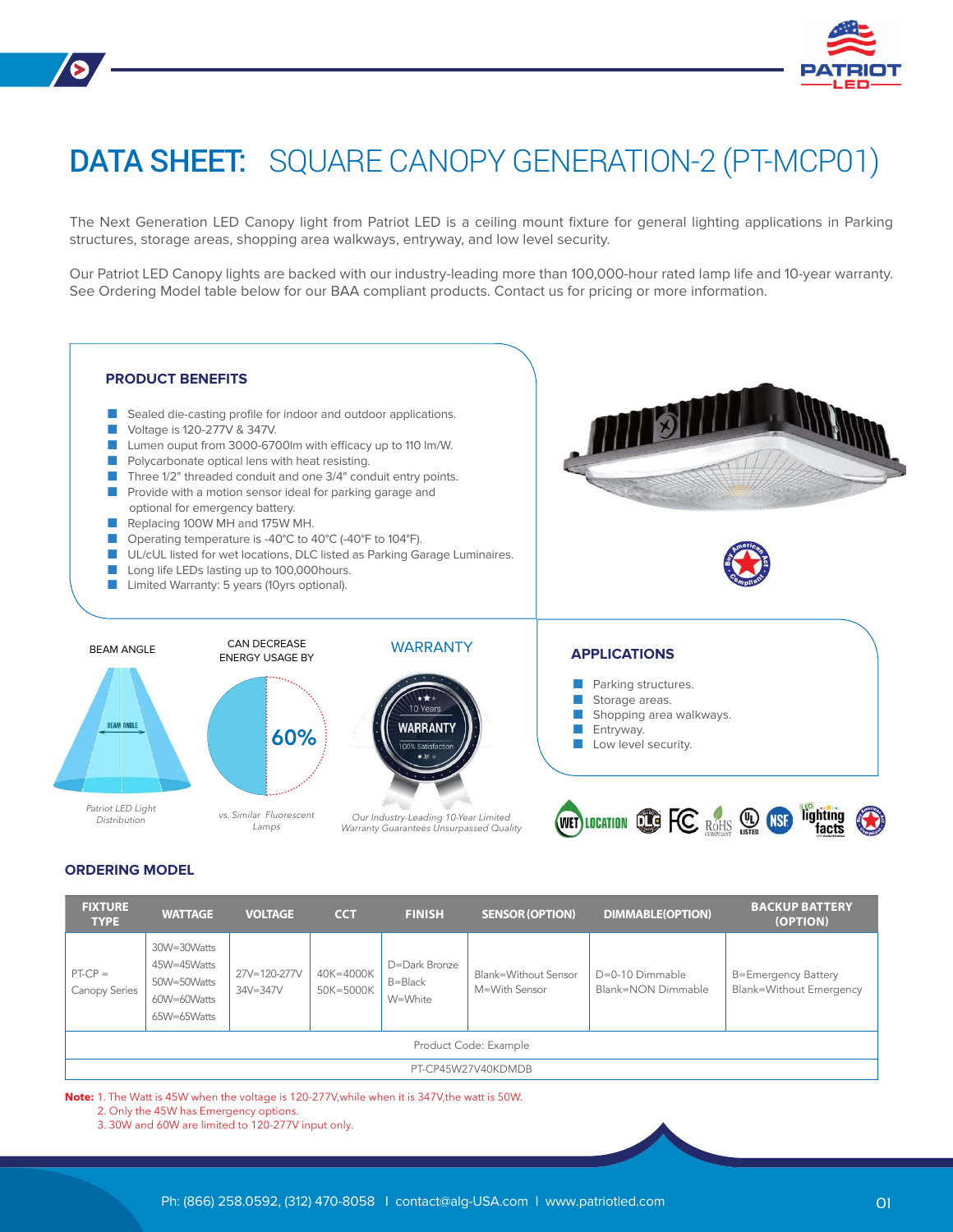

| <b>PRODUCT SPECIFICATION</b>   |                           |              |                |               | 4000K (70CRI) |               | 5000K (70CRI) |  |
|--------------------------------|---------------------------|--------------|----------------|---------------|---------------|---------------|---------------|--|
| Product No.                    | <b>BAA/TAA</b><br>Option* | <b>Watts</b> | <b>VOLTAGE</b> | <b>Lumens</b> | <b>LPW</b>    | <b>Lumens</b> | <b>LPW</b>    |  |
| PT-MCP01 30W 27V 50K Y Y Y Y Y | Yes                       | 30W          | 120-277VAC     | 3000lm        | 100 lm/W      | 3000lm        | 100 lm/W      |  |
| PT-MCP01 45W 27V 50K Y Y Y Y Y | Yes                       | 45W          | 120-277VAC     | 4100lm        | 91 lm/W       | 4200lm        | 93 lm/W       |  |
| PT-MCP01 45W 27V 50K Y Y Y Y Y | Yes                       | 45W          | 347VAC         | 4100lm        | 91 lm/W       | 4200lm        | 93 lm/W       |  |
| PT-MCP01 50W 27V 50K Y Y Y Y Y | Yes                       | 50W          | 347VAC         | 4100lm        | 82 lm/W       | 4200lm        | 84 lm/W       |  |
| PT-MCP01 60W 27V 50K Y Y Y Y Y | Yes                       | 60W          | 120-277VAC     | 6400lm        | 107 lm/W      | 6600lm        | 110 lm/W      |  |
| PT-MCP01 65W 27V 50K Y Y Y Y Y | Yes                       | 65W          | 120-277VAC     | 6500lm        | 100 lm/W      | 6600lm        | 102 lm/W      |  |
| PT-MCP01 65W 27V 50K Y Y Y Y Y | Yes                       | 65W          | 347VAC         | 6450lm        | 99 lm/W       | 6700lm        | 103 lm/W      |  |

## **PRODUCT SPECIFICATION**

**S** 

| <b>Number</b><br><b>Of Drivers</b> | <b>Driver Current</b><br>(mA) | <b>Nominal Power</b><br>(W) | <b>INPUT VOLTAGE</b><br>(V) | <b>CURRENT</b><br>(Amps) |
|------------------------------------|-------------------------------|-----------------------------|-----------------------------|--------------------------|
| $\mathbf{1}$                       | 740                           | 30                          | 120                         | 0.25                     |
|                                    |                               | 30                          | 208                         | 0.14                     |
|                                    |                               | 30                          | 240                         | 0.13                     |
|                                    |                               | 30                          | 277                         | 0.11                     |
| $\mathbf{1}$                       |                               | 45                          | 120                         | 0.38                     |
|                                    | 980                           | 45                          | 208                         | 0.22                     |
|                                    |                               | 45                          | 240                         | 0.19                     |
|                                    |                               | 45                          | 277                         | 0.16                     |
|                                    |                               | 50                          | 347                         | 0.14                     |
| $\mathbf{1}$                       |                               | 60                          | 120                         | 0.50                     |
|                                    | 1480                          | 60                          | 208                         | 0.29                     |
|                                    |                               | 60                          | 240                         | 0.25                     |
|                                    |                               | 60                          | 277                         | 0.22                     |
| $\mathbf{1}$                       |                               | 65                          | 120                         | 0.54                     |
|                                    | 1630                          | 65                          | 208                         | 0.31                     |
|                                    |                               | 65                          | 240                         | 0.27                     |
|                                    |                               | 65                          | 277                         | 0.23                     |
|                                    |                               | 65                          | 347                         | 0.19                     |

# **DISTRIBUTION**

**Parking Garage**